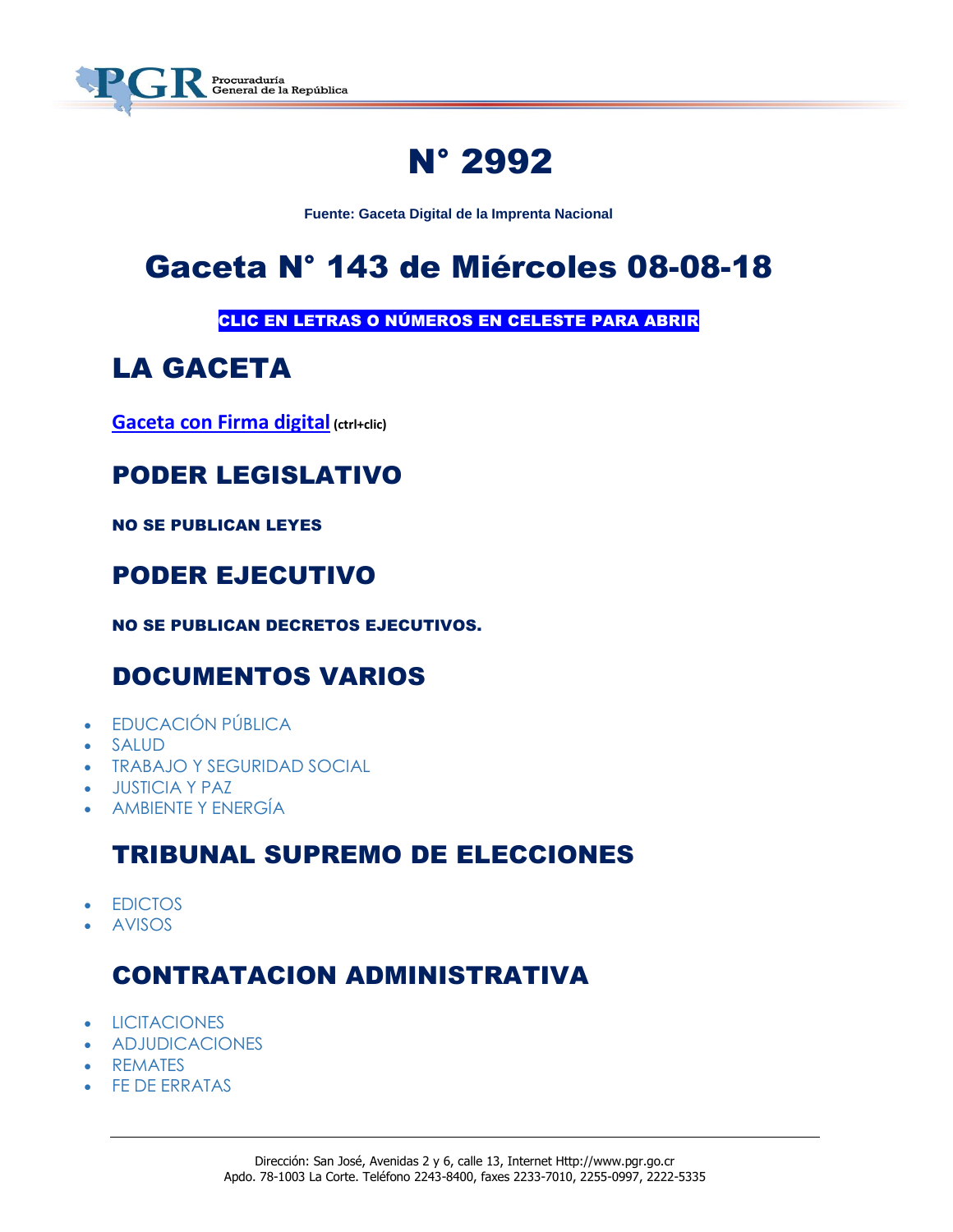

### REGLAMENTOS

#### **UNIVERSIDAD ESTATAL A DISTANCIA**

REGLAMENTO DE SALUD OCUPACIONAL DE LA UNED

#### **JUNTA DE PROTECCION SOCIAL**

REGLAMENTO JUEGO N° E034 DE LOTERIA INSTANTÁNEA "ENCUENTRE A LOTERITO"

REGLAMENTO JUEGO Nº E035 DE LOTERÍA INSTANTÁNEA "DADOMANÍA"

#### **COMISIÓN NACIONAL DE PRÉSTAMOS PARA EDUCACIÓN**

REGLAMENTO SOBRE LA RENDICIÓN DE CAUCIONES EN FAVOR DE LA COMISIÓN NACIONAL DE PRÉSTAMOS PARA EDUCACIÓN

REGLAMENTO SOBRE LA RENDICIÓN DE CAUCIONES A FAVOR DE LA COMISIÓN NACIONAL DE PRÉSTAMOS PARA EDUCACIÓN

REGLAMENTO, CONSTITUCIÓN, ORGANIZACIÓN Y FUNCIONAMIENTO DEL COMITÉ DE TECNOLOGÍAS DE INFORMACIÓN Y COMUNICACIÓN DE LA COMISIÓN NACIONAL DE PRÉSTAMOS PARA EDUCACIÓN

#### AVISOS

#### **COLEGIO DE MÉDICOS Y CIRUJANOS DE LA REPÚBLICA DE COSTA RICA**

PERFIL PROFESIONAL DEL MÉDICO ESPECIALISTA EN ANESTESIOLOGÍA Y RECUPERACIÓN

#### MUNICIPALIDADES

#### **MUNICIPALIDAD DE ESCAZÚ**

REFORMAR LOS ARTÍCULOS 7, 10, 13, 16 Y 18 DEL REGLAMENTO PARA OTORGAR SUBVENCIONES A CENTROS EDUCATIVOS PÚBLICOS, DE BENEFICENCIA O DE SERVICIO SOCIAL, DE CONFORMIDAD CON EL TEXTO PROPUESTO PARA TALES ARTÍCULOS EN LA CONSIDERACIÓN TERCERA DEL PUNTO SEGUNDO DEL DICTAMEN C-AJ-018-18, QUE FUNDAMENTA ESTE ACUERDO

#### **ACUERDO MUNICIPAL N° AC-140-18.**

REGLAMENTO PARA OTORGAR SUBVENCIONES A CENTROS EDUCATIVOS PÚBLICOS, DE BENEFICENCIA O DE SERVICIO SOCIAL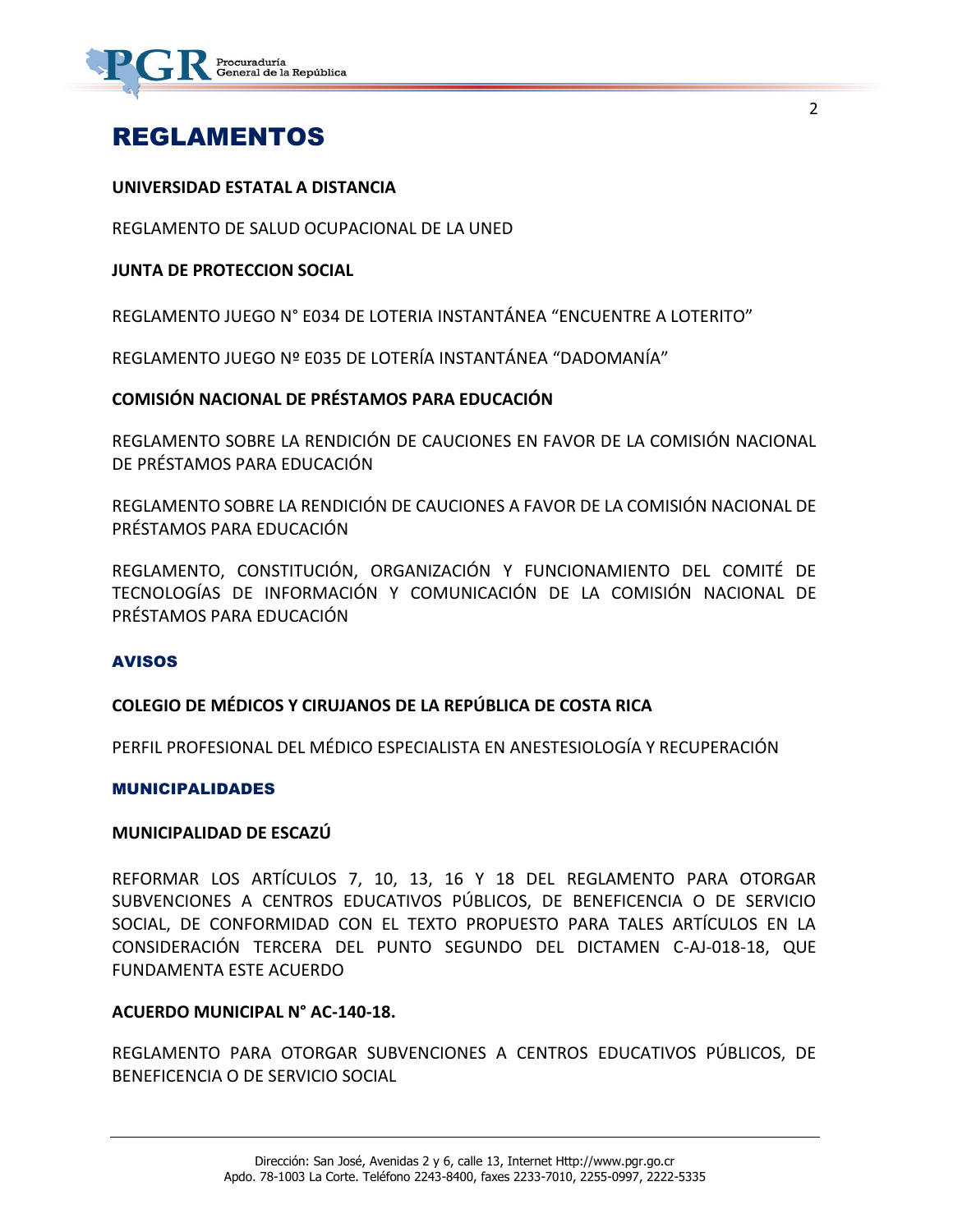

#### **MUNICIPALIDAD DE CORONADO**

ACUERDO 2018-117-14: EL CONCEJO MUNICIPAL DE VÁZQUEZ DE CORONADO ACUERDA PUBLICAR EN EL DIARIO OFICIAL LA GACETA, LA SIGUIENTE MODIFICACIÓN DEL REGLAMENTO DE OTORGAMIENTO DE BECAS ESTUDIANTILES DEL CANTÓN VÁZQUEZ DE CORONADO

#### **MUNICIPALIDAD DE LA UNIÓN**

REGLAMENTO SOBRE LICENCIAS DE EXPENDIO Y COMERCIALIZACIÓN DE BEBIDAS CON CONTENIDO ALCOHÓLICO DE LA MUNICIPALIDAD DE LA UNIÓN

#### **MUNICIPALIDAD DE OSA**

MODIFICACIÓN DE LOS ARTÍCULOS 18 Y 19 DEL REGLAMENTO TARIFARIO DE RESIDUOS SÓLIDOS DE LA MUNICIPALIDAD DE OSA.

### REMTAES

[AVISOS](https://www.imprentanacional.go.cr/gaceta/#avisos)

### INSTITUCIONES DESCENTRALIZADAS

[BANCO CENTRAL DE COSTA RICA](https://www.imprentanacional.go.cr/gaceta/#banco-central-de-costa-rica)

BALANCE DE SITUACION COMBINADO DEL SISTEMA BANCARIO NACIONAL AL 31 DE MARZO DEL 2018 (EN MILES DE COLONES)

BALANCE DE SITUACIÓN COMBINADO DEL SISTEMA BANCARIO NACIONAL ABRIL-2018 (EN MILES DE COLONES)

ALANCE DE SITUACION COMBINADO DEL SISTEMA BANCARIO NACIONAL AL 31 DE MAYO DEL 2018 (EN MILES DE COLONES)

- [BANCO NACIONAL DE COSTA RICA](https://www.imprentanacional.go.cr/gaceta/#banco-nacional-de-costa-rica)
- [INSTITUTO NACIONAL DE SEGUROS](https://www.imprentanacional.go.cr/gaceta/#instituto-nacional-de-seguros)
- [UNIVERSIDAD DE COSTA RICA](https://www.imprentanacional.go.cr/gaceta/#universidad-de-costa-rica)
- [UNIVERSIDAD NACIONAL](https://www.imprentanacional.go.cr/gaceta/#universidad-nacional)
- [UNIVERSIDAD ESTATAL A DISTANCIA](https://www.imprentanacional.go.cr/gaceta/#universidad-estatal-a-distancia)
- [SERVICIO NACIONAL DE AGUAS](https://www.imprentanacional.go.cr/gaceta/#servicio-nacional-de-aguas-subterrneas-) SUBTERRÁNEAS [RIEGO Y AVENAMIENTO](https://www.imprentanacional.go.cr/gaceta/#-riego-yavenamiento)
- [JUNTA DE PENSIONES Y JUBILACIONES](https://www.imprentanacional.go.cr/gaceta/#junta-de-pensiones-y-jubilaciones) [DEL MAGISTERIO NACIONAL](https://www.imprentanacional.go.cr/gaceta/#-del-magisterionacional)
- [AVISOS](https://www.imprentanacional.go.cr/gaceta/#avisos)

### REGIMEN MUNICIPAL

[FEDERACIÓN METROPOLITANA](https://www.imprentanacional.go.cr/gaceta/#federacin-metropolitana) [DE MUNICIPALIDADES DE SAN JOSÉ](https://www.imprentanacional.go.cr/gaceta/#demunicipalidades-de-san-jos)